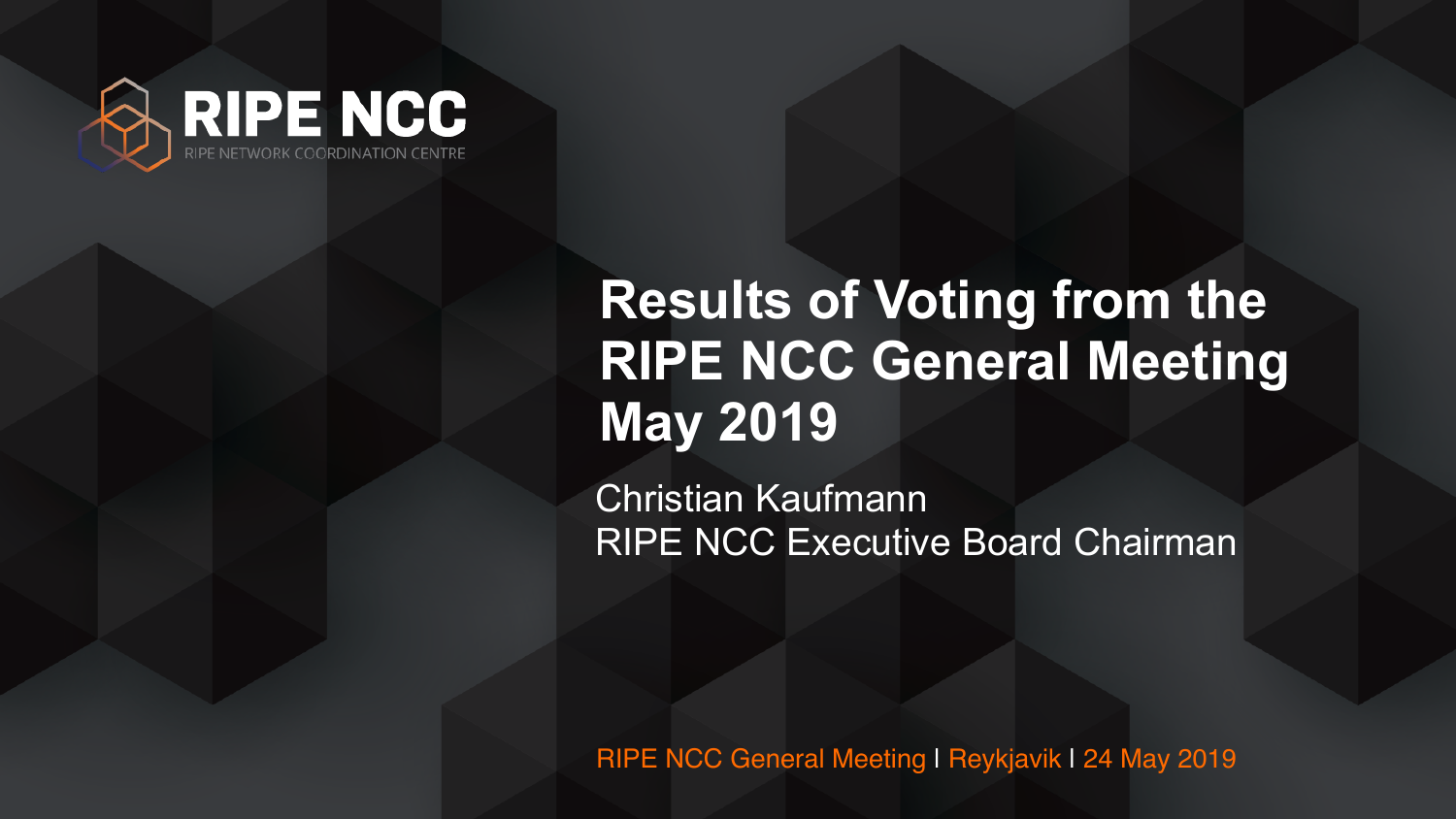





# **Resolution 1**

- The General Meeting adopts the RIPE NCC Financial Report 2018.
- Yes 1,600
- No 125
- Abstain 115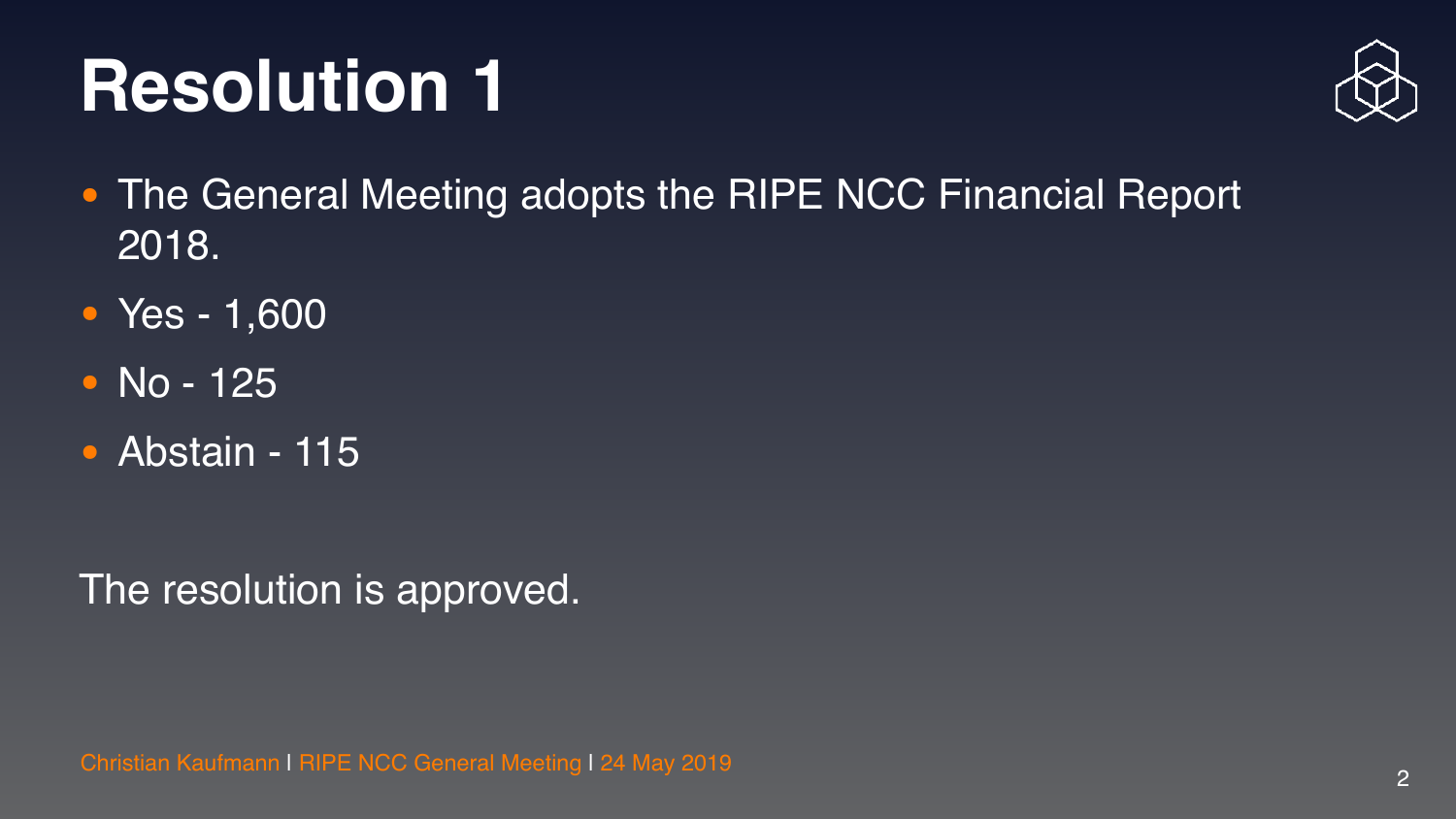



- The General Meeting discharges the Executive Board with regard to its actions as they appear from the Annual Report 2018 and Financial Report 2018.
- Yes 1,418
- No 240
- Abstain 147

# **Resolution 2**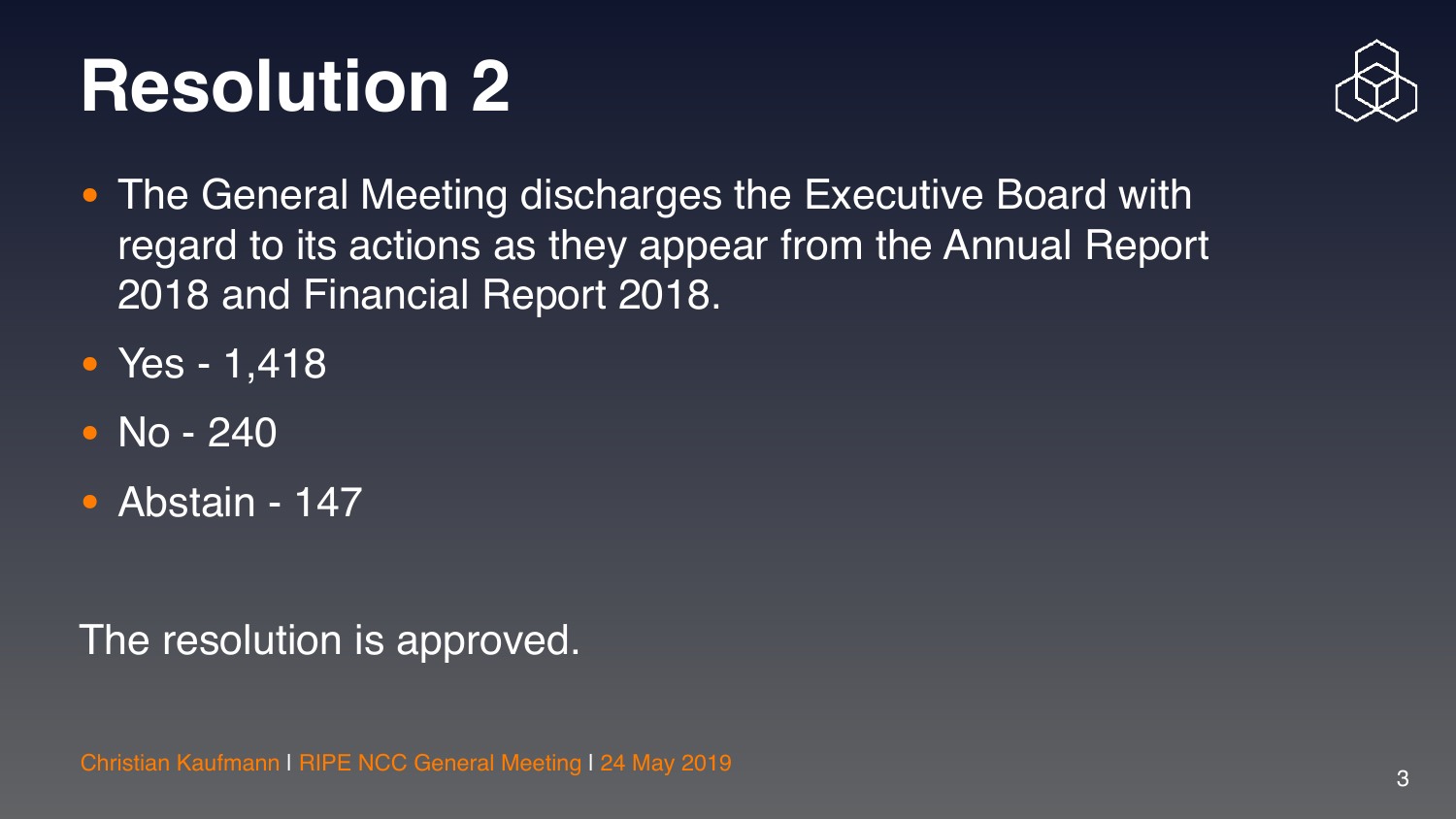

# **Resolution 3**

- The General Meeting approves the adoption of the RIPE NCC Charging Scheme 2020 option that received the absolute majority of the votes cast.
- RIPE NCC Charging Scheme 2020 Option A 1,221
- RIPE NCC Charging Scheme 2020 Option B 467
- Abstain 119

### The General Meeting approved RIPE NCC Charging Scheme 2020 Option A.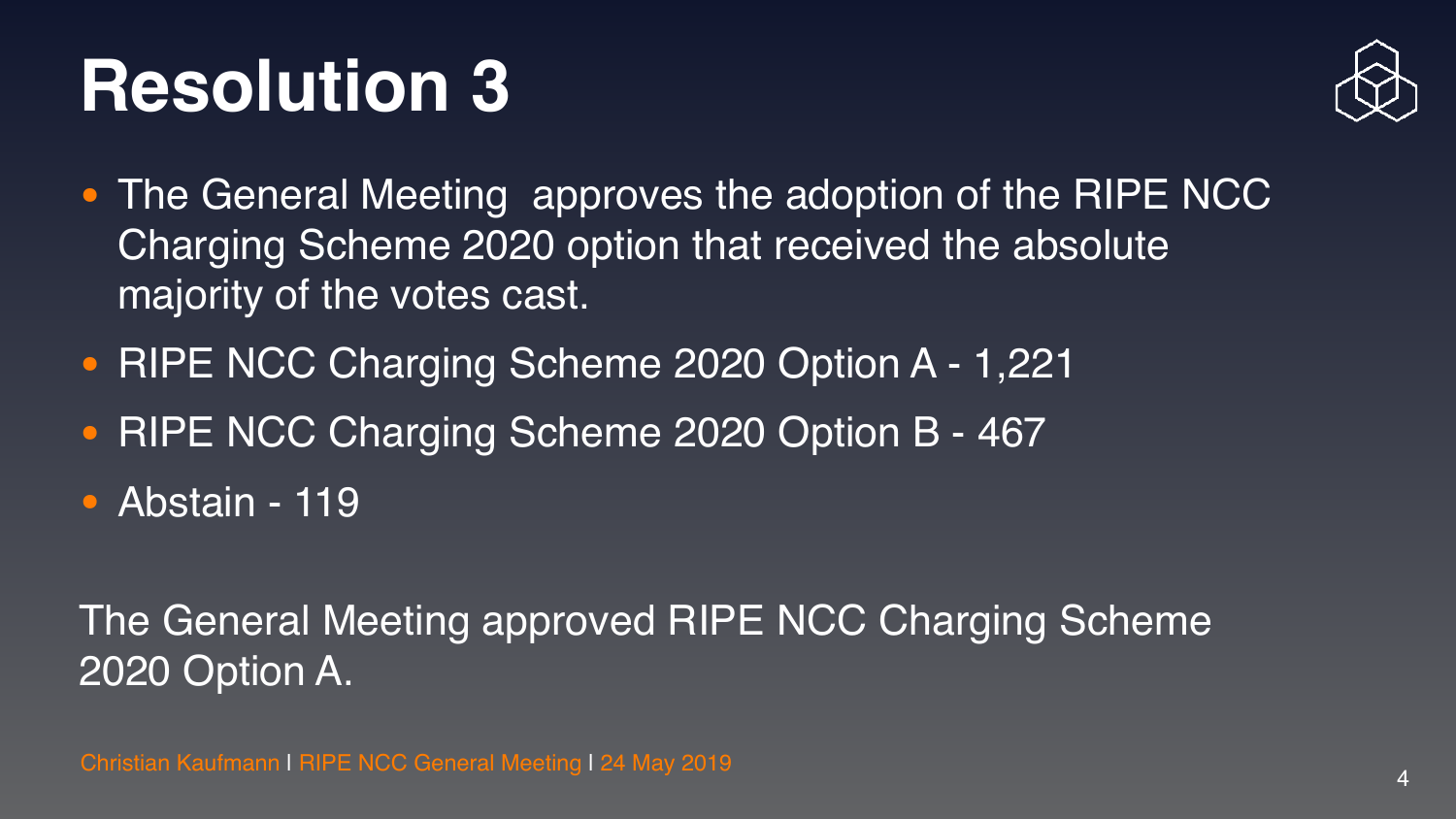



# **Resolution 4**

- **The General Meeting approves the amendments to the RIPE** NCC Articles of Association.
- Yes 1,281
- No 283
- Abstain 235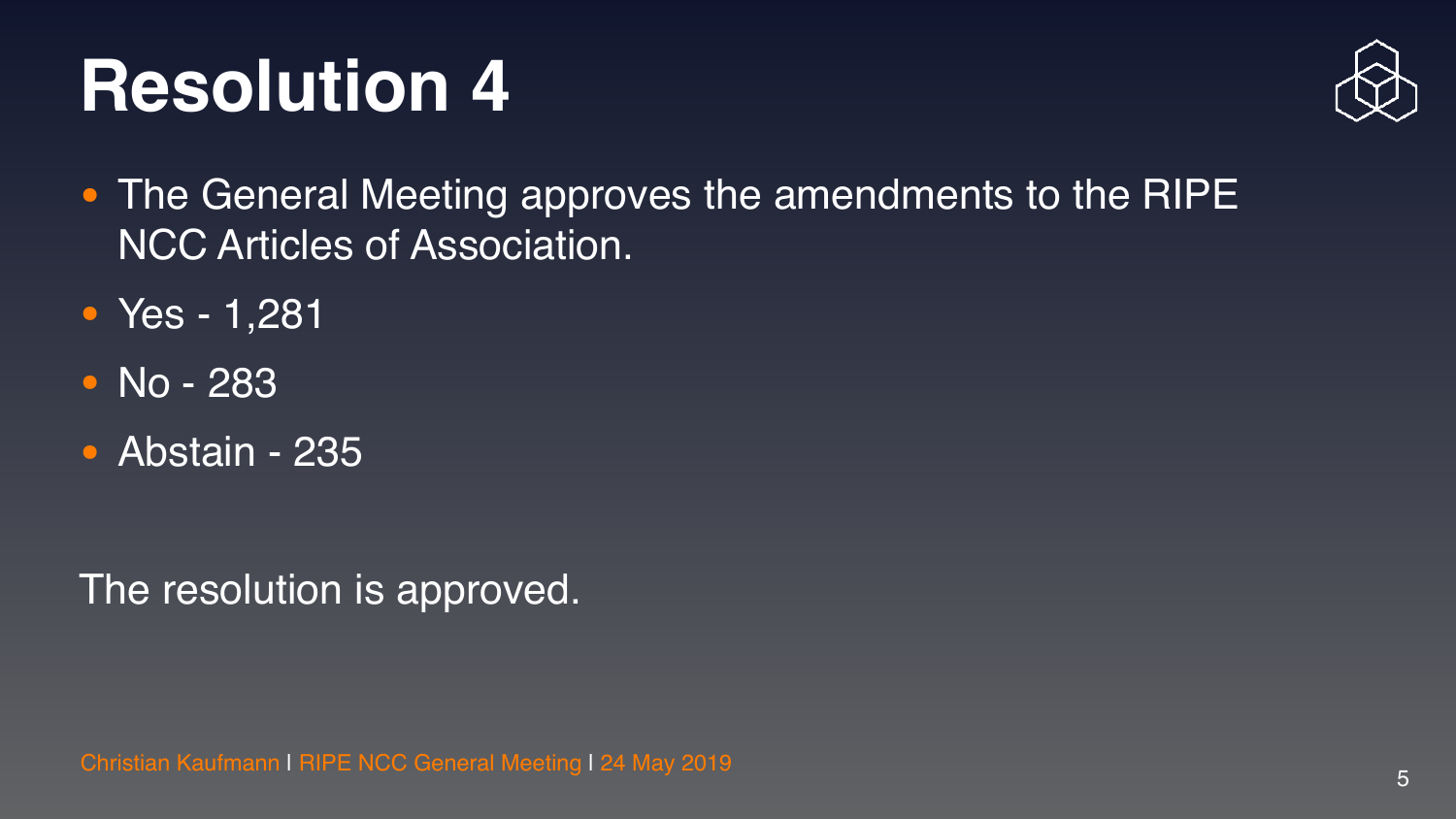





# **Resolution 5**

- **The General Meeting approves the amendments to the RIPE** NCC Standard Service Agreement.
- Yes 1,590
- No 120
- Abstain 88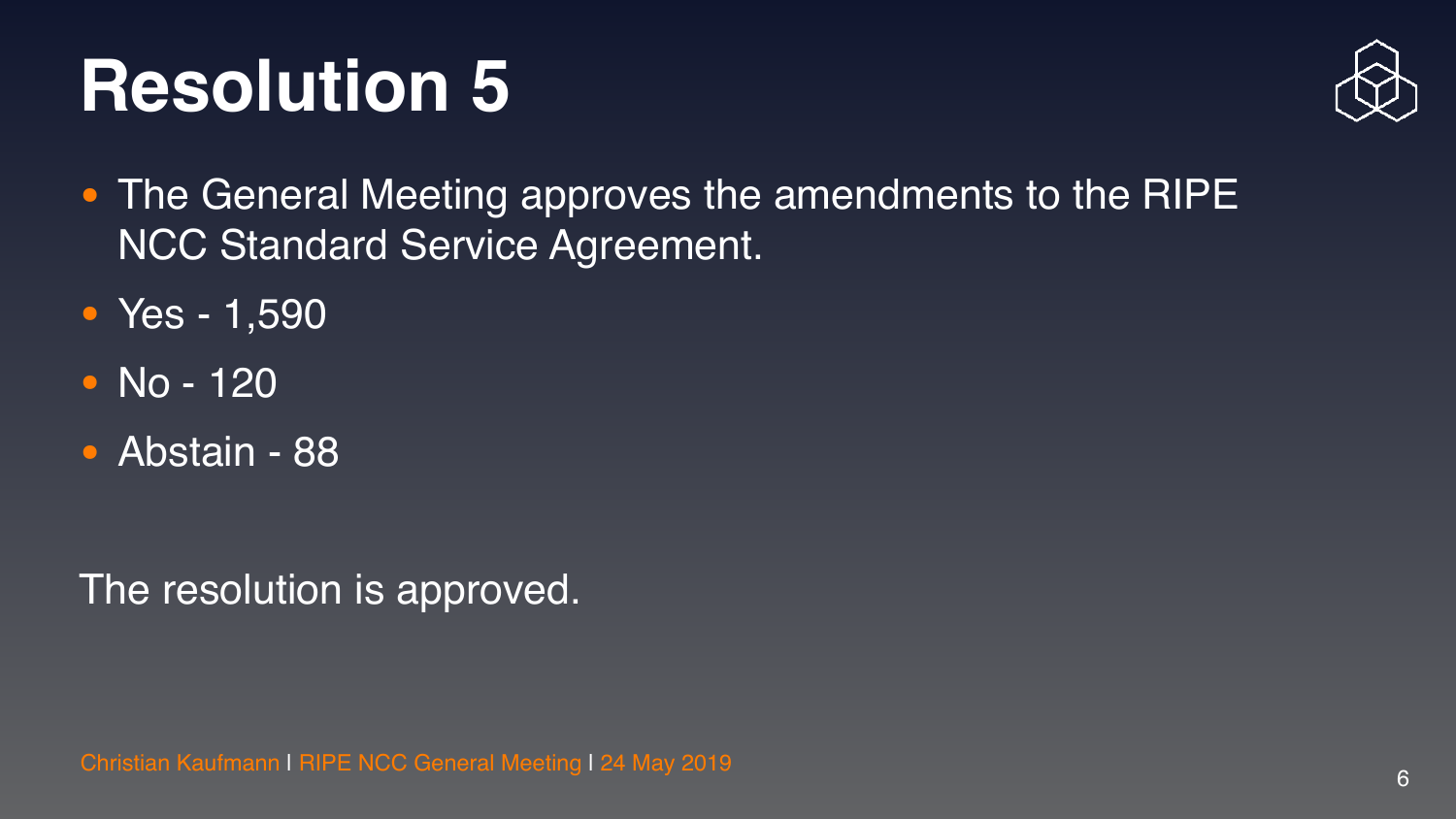



# **RIPE NCC Executive Board Election**

The following two candidates were elected to the RIPE NCC Executive Board:

- Ondřej Filip
- **Remco van Mook**